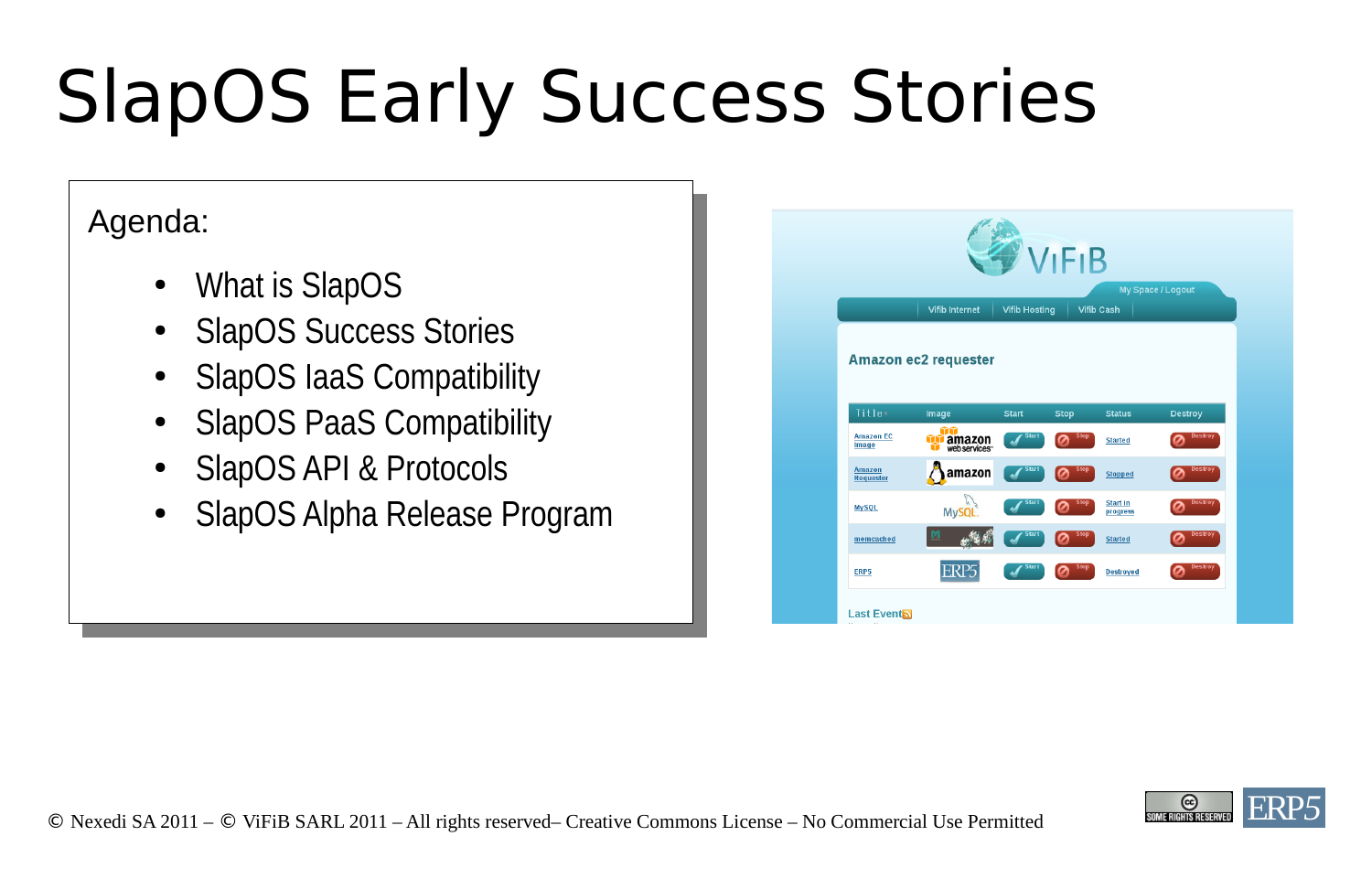## SlapOS : Distributed Cloud OS

#### Install SlapOS

> apt-get install slapgrid

#### Use SlapOS

> slapconsole >>> kvm\_instance = request(kvm, 'i1')  $\gg$  mysql instance = request(mysql, 'i2') >>> kumo instance = request(kumofs, 'i3')  $\gg$  wr instance = request(webrunner, 'i4') >>> wp\_instance = request(wordpress, 'i5') >>> kvm\_instance.getParameter('url') *… connection strings appears here …*



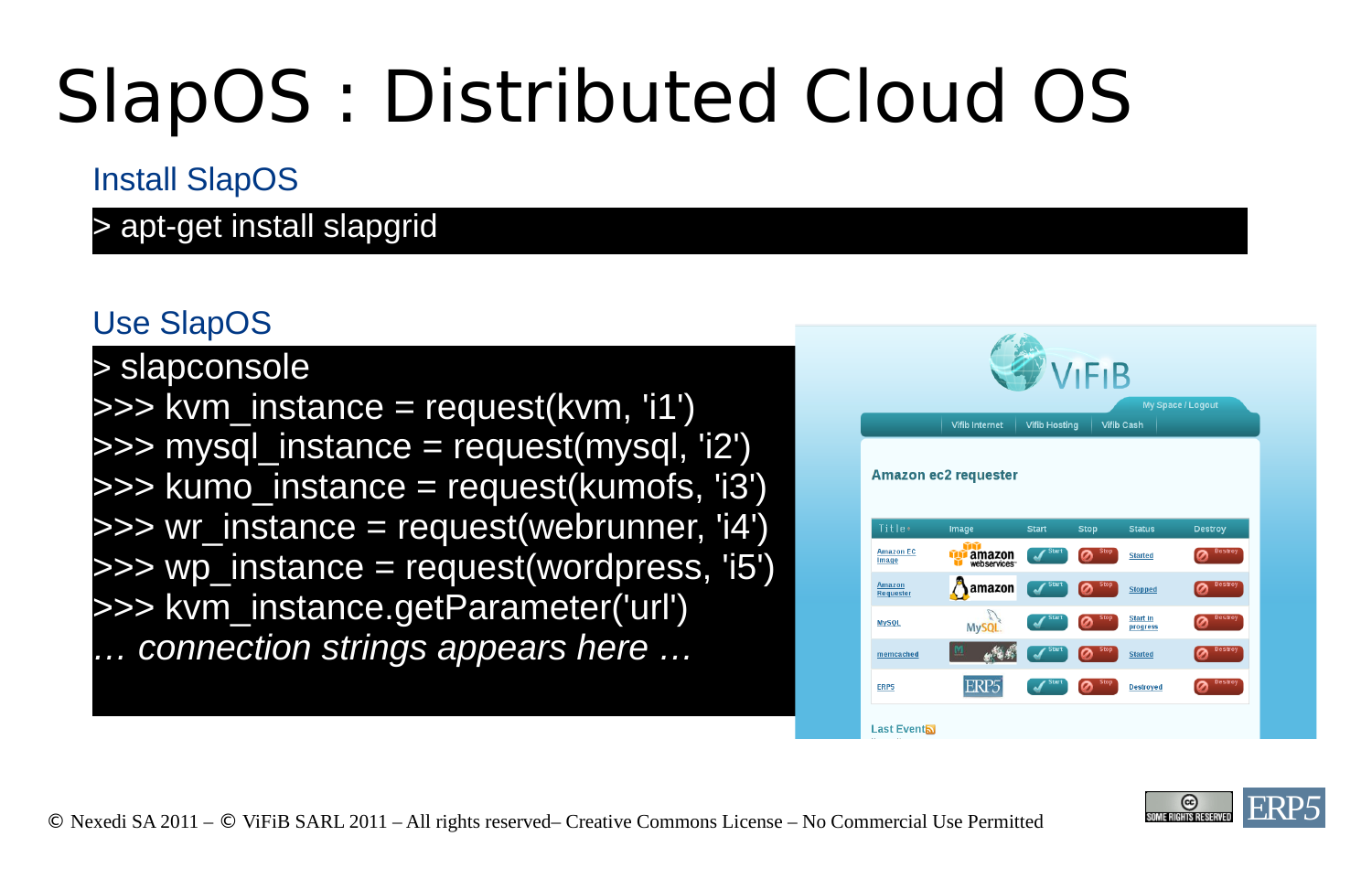### SlapOS Success Stories

| <b>User</b>                   | <b>Market</b>         | Application                         | <b>Stack</b>       | <b>Guest</b>      | <b>State</b>          |
|-------------------------------|-----------------------|-------------------------------------|--------------------|-------------------|-----------------------|
|                               |                       | KVM                                 | kwm                | <b>Bare Metal</b> | <b>Production</b>     |
| <b>Nexedi</b>                 | Development           | Unit Testing                        | <b>Test Runner</b> | <b>Bare Metal</b> | <b>Production</b>     |
|                               |                       | <b>Scalability Testing</b>          | <b>Test Runner</b> | <b>Bare Metal</b> | <b>Production</b>     |
| Université Paris 13           | Education             | Web Runner                          | <b>LAMP</b>        | <b>Bare Metal</b> | <b>Production</b>     |
|                               |                       | <b>UNG Docs</b>                     | ERP <sub>5</sub>   | <b>Bare Metal</b> | <b>Production</b>     |
| <b>IFF</b>                    | Education             | <b>Scalability Testing</b>          | <b>Test Runner</b> | <b>Bare Metal</b> | Testing               |
|                               |                       | <b>One Student One ERP</b>          | ERP <sub>5</sub>   | <b>Bare Metal</b> | Testing               |
| <b>Central Bank</b>           | <b>Banking</b>        | Global Banking                      | ERP <sub>5</sub>   | <b>Bare Metal</b> | <b>Production</b>     |
| <b>Aerospace Company</b>      | Aerospace             | ERP / CRM                           | ERP <sub>5</sub>   | <b>VMWare</b>     | <b>Testing</b>        |
| <b>Transportation Company</b> | <b>Transportation</b> | ERP / CRM                           | ERP <sub>5</sub>   | <b>Bare Metal</b> | <b>Pre Production</b> |
| <b>SANEF Tolling UK</b>       | <b>Transportation</b> | Payment system                      | ERP5               | <b>Bare Metal</b> | <b>Production</b>     |
|                               | Research              |                                     | <b>kumofs</b>      | <b>Bare Metal</b> | Testing               |
| CompatibleOne                 |                       | Scalability testing                 | sheepdog           | <b>Bare Metal</b> | <b>Testing</b>        |
|                               | Research              | <b>Bin Packing</b>                  | kwm                | <b>Bare Metal</b> | Testing               |
|                               |                       |                                     | <b>KVM</b>         | <b>Bare Metal</b> | Alpha                 |
| <b>VIFIB</b>                  |                       |                                     | <b>LAMP</b>        | Any               | Alpha                 |
|                               |                       | Cloud Computing  laaS / PaaS / SaaS | Java               | Any               | Alpha                 |
|                               |                       |                                     | ERP <sub>5</sub>   | Any               | Alpha                 |

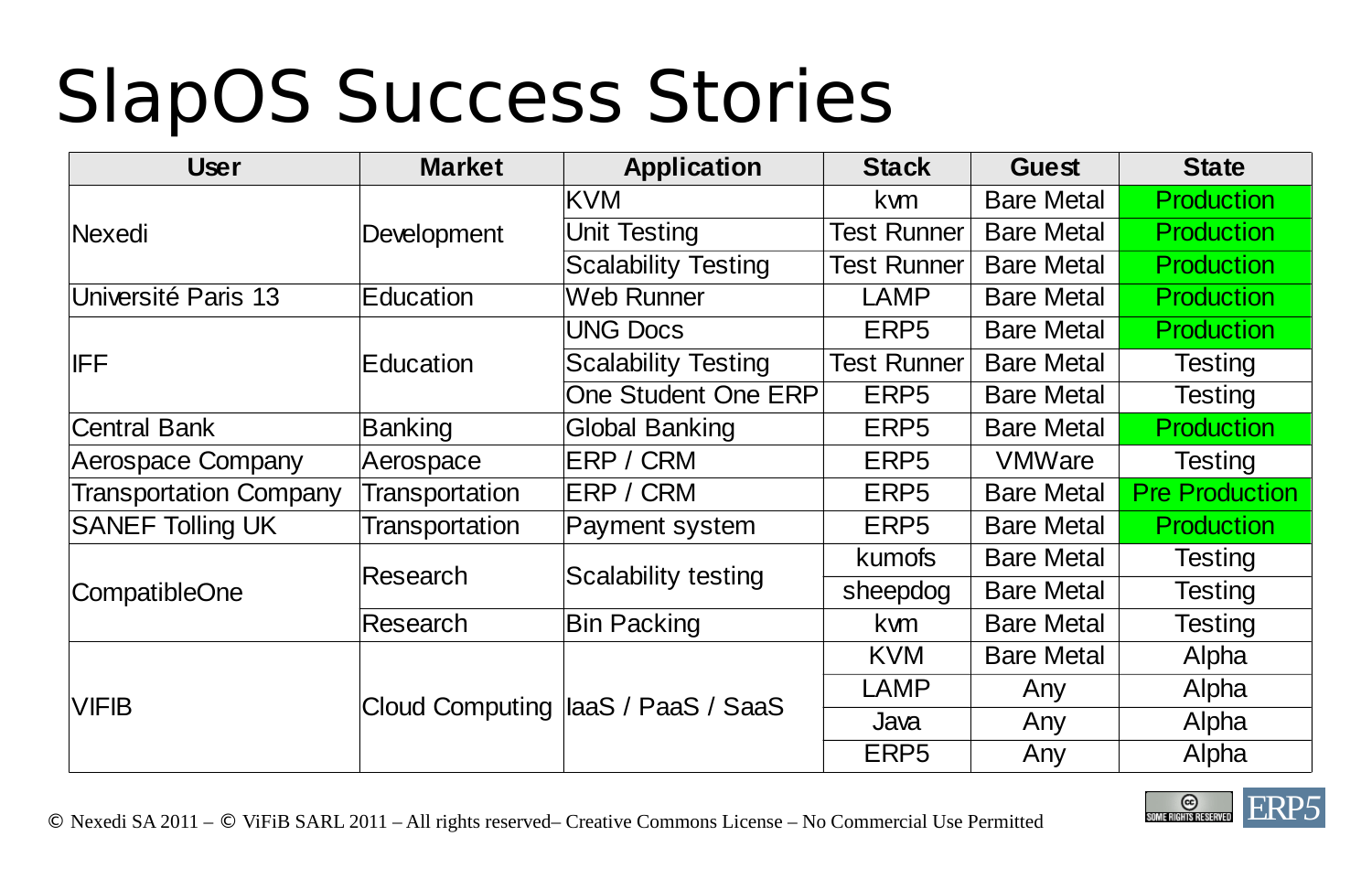### SlapOS IaaS Compatibility

|                       |               |                | <b>Guest</b>          |               |             | <b>Host</b>      |                 |
|-----------------------|---------------|----------------|-----------------------|---------------|-------------|------------------|-----------------|
|                       | <b>Recipe</b> | <b>Planned</b> | <b>Supported</b>      | <b>Tested</b> | <b>Used</b> | <b>Supported</b> | <b>Used</b>     |
| <b>Bare Metal</b>     |               |                | N/A                   |               |             |                  | $\blacklozenge$ |
| kwm                   | lkvm          | $\sqrt{ }$     | $\sqrt{}$             | $\sqrt{}$     | √           | ν                |                 |
| xen                   | N/A           |                |                       |               |             | $\sqrt{}$        |                 |
| <b>Bluebox</b>        | libcloud      | $\sqrt{}$      | √                     |               |             |                  |                 |
| <b>Brightbox</b>      | libcloud      | $\sqrt{}$      | $\sqrt{}$             |               |             | ν                |                 |
| CloudSigma            | libcloud      | $\sqrt{}$      | $\sqrt{}$             |               |             | ν                |                 |
| Dreamhost             | libcloud      | $\sqrt{}$      | $\sqrt{}$             |               |             | √                |                 |
| Amazon EC2            | libcloud      | $\sqrt{}$      | $\sqrt{}$             | $\sqrt{}$     |             | $\sqrt{ }$       |                 |
| <b>Enomaly ECP</b>    | libcloud      | $\sqrt{}$      | $\sqrt{}$             |               |             | ν                |                 |
| ElasticHosts          | libcloud      | $\sqrt{}$      | √                     |               |             | ν                |                 |
| Eucalyptus            | libcloud      | √              | $\sqrt{}$             |               |             | ν                |                 |
| Gandi.net             | libcloud      | $\sqrt{}$      | $\sqrt{}$             |               |             | √                |                 |
| GoGrid                | libcloud      | $\sqrt{}$      | $\sqrt{}$             |               |             | ν                |                 |
| <b>HEV</b>            | libcloud      | $\sqrt{}$      |                       |               |             | ν                |                 |
| <b>IBM Cloud</b>      | libcloud      | $\sqrt{}$      | √                     |               |             | ν                |                 |
| Linode                | libcloud      | $\sqrt{}$      | $\sqrt{}$             |               |             | ν                |                 |
| NifftyName            | libcloud      | $\sqrt{}$      |                       |               |             | √                |                 |
| <b>Nimbus</b>         | libcloud      | $\sqrt{}$      | $\sqrt{}$             |               |             | √                |                 |
| OpenNebula            | libcloud      | $\sqrt{}$      | √                     | $\sqrt{}$     |             | ν                |                 |
| <b>OpenStack</b>      | libcloud      | √              | $\sqrt{}$             |               |             | √                |                 |
| <b>OpSource Cloud</b> | libcloud      | $\sqrt{}$      | $\sqrt{}$             |               |             | ν                |                 |
| Rackspace             | libcloud      | $\sqrt{}$      | √                     |               |             | √                |                 |
| RimuHosting           | libcloud      | √              | √                     |               |             | ν                |                 |
| Slicehost             | libcloud      | √              | ν                     |               |             | √                |                 |
| SoftLayer             | libcloud      | $\sqrt{}$      | $\sqrt{}$             |               |             | $\sqrt{}$        |                 |
| <b>Terremark</b>      | libcloud      | $\sqrt{}$      | ν                     |               |             | ν                |                 |
| vCloud                | libcloud      | $\sqrt{}$      | $\overline{\sqrt{ }}$ |               |             | ν                | ♦               |
| Voxel                 | libcloud      | $\sqrt{}$      | √                     |               |             | ν                |                 |
| VPS.net               | libcloud      | ν              |                       |               |             | ν                |                 |



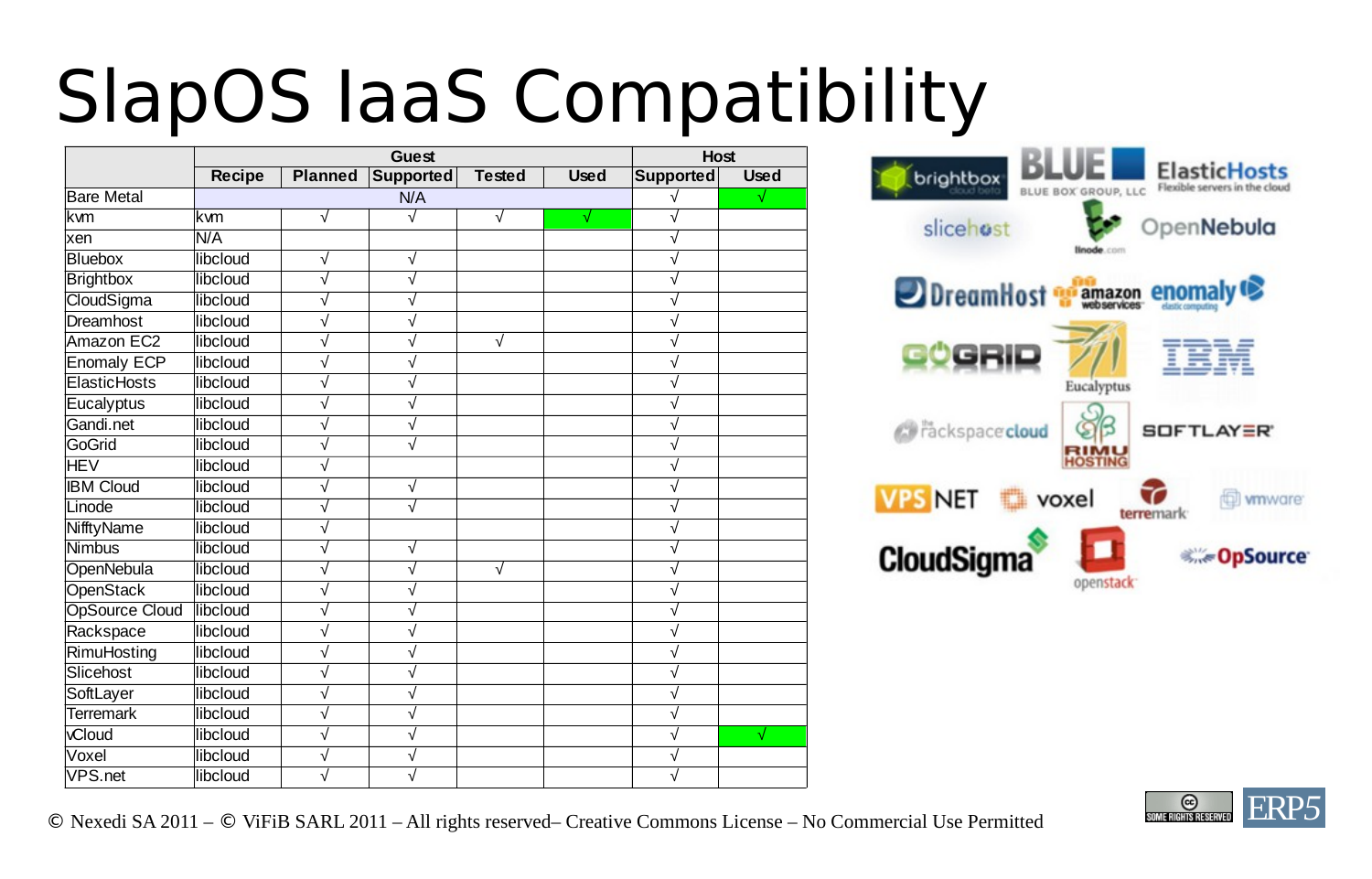## SlapOS Storage Compatibility

| Category | <b>Software</b>                 | <b>Considered</b> | <b>Planned</b>        | Supported             | Production | <b>Applications</b> |
|----------|---------------------------------|-------------------|-----------------------|-----------------------|------------|---------------------|
|          | MySQL                           |                   | √                     |                       |            |                     |
|          | <b>MariaDB</b>                  | $\sqrt{}$         | $\overline{\sqrt{} }$ | $\sqrt{}$             | $\sqrt{ }$ |                     |
|          | Cubrid                          | $\sqrt{}$         |                       |                       |            |                     |
| SQL      | <b>InfiniDB</b>                 | $\sqrt{}$         |                       |                       |            |                     |
|          | VectorWize                      | √                 |                       |                       |            |                     |
|          | <b>SQL Lite</b>                 | √                 | $\sqrt{}$             | $\sqrt{}$             |            |                     |
|          | PosgreSQL                       | √                 | $\sqrt{}$             |                       |            |                     |
|          | <b>KumoFS</b>                   | $\sqrt{}$         | $\overline{\sqrt{ }}$ | $\sqrt{}$             | $\sqrt{}$  |                     |
|          | Memcached                       | $\sqrt{}$         | $\sqrt{}$             | $\sqrt{}$             | $\sqrt{}$  |                     |
|          | Membase                         | $\sqrt{}$         |                       |                       |            |                     |
|          | Handlersocket                   | $\sqrt{ }$        | $\sqrt{ }$            | $\sqrt{}$             |            |                     |
|          | Flare                           | $\sqrt{ }$        | $\overline{\sqrt{ }}$ | $\overline{\sqrt{} }$ |            |                     |
|          | Sheepdog                        | $\sqrt{}$         | $\sqrt{}$             | √                     |            |                     |
|          | <b>NBD</b>                      | $\sqrt{}$         | $\overline{\sqrt{ }}$ | $\overline{\sqrt{ }}$ | $\sqrt{}$  |                     |
|          | Ceph RBD                        | √                 |                       |                       |            |                     |
|          | Ceph S3                         | √                 |                       |                       |            |                     |
|          | <b>Tahoe</b>                    | $\sqrt{}$         |                       |                       |            |                     |
|          | <b>OpenStack Object Storage</b> | $\sqrt{}$         |                       |                       |            |                     |
| NoSQL    | Amazon S3                       | $\sqrt{}$         | $\sqrt{}$             |                       |            |                     |
|          | Monstore S3                     | $\sqrt{}$         | $\sqrt{}$             |                       |            |                     |
|          | <b>SphinxSearch</b>             |                   | $\sqrt{}$             | $\sqrt{}$             | $\sqrt{ }$ |                     |
|          | Solair                          |                   |                       |                       |            |                     |
|          | Cassandra                       |                   |                       |                       |            |                     |
|          | MongoDB                         |                   |                       |                       |            |                     |
|          | Redis                           |                   |                       |                       |            |                     |
|          | CouchDB                         |                   |                       |                       |            |                     |
|          | <b>ZEO</b>                      |                   | $\sqrt{}$             | $\sqrt{}$             | √          |                     |
|          | <b>NEOPPOD</b>                  |                   | $\sqrt{}$             |                       |            |                     |
|          | <b>PALO</b>                     | $\sqrt{}$         | $\sqrt{}$             |                       |            | PALO Web            |

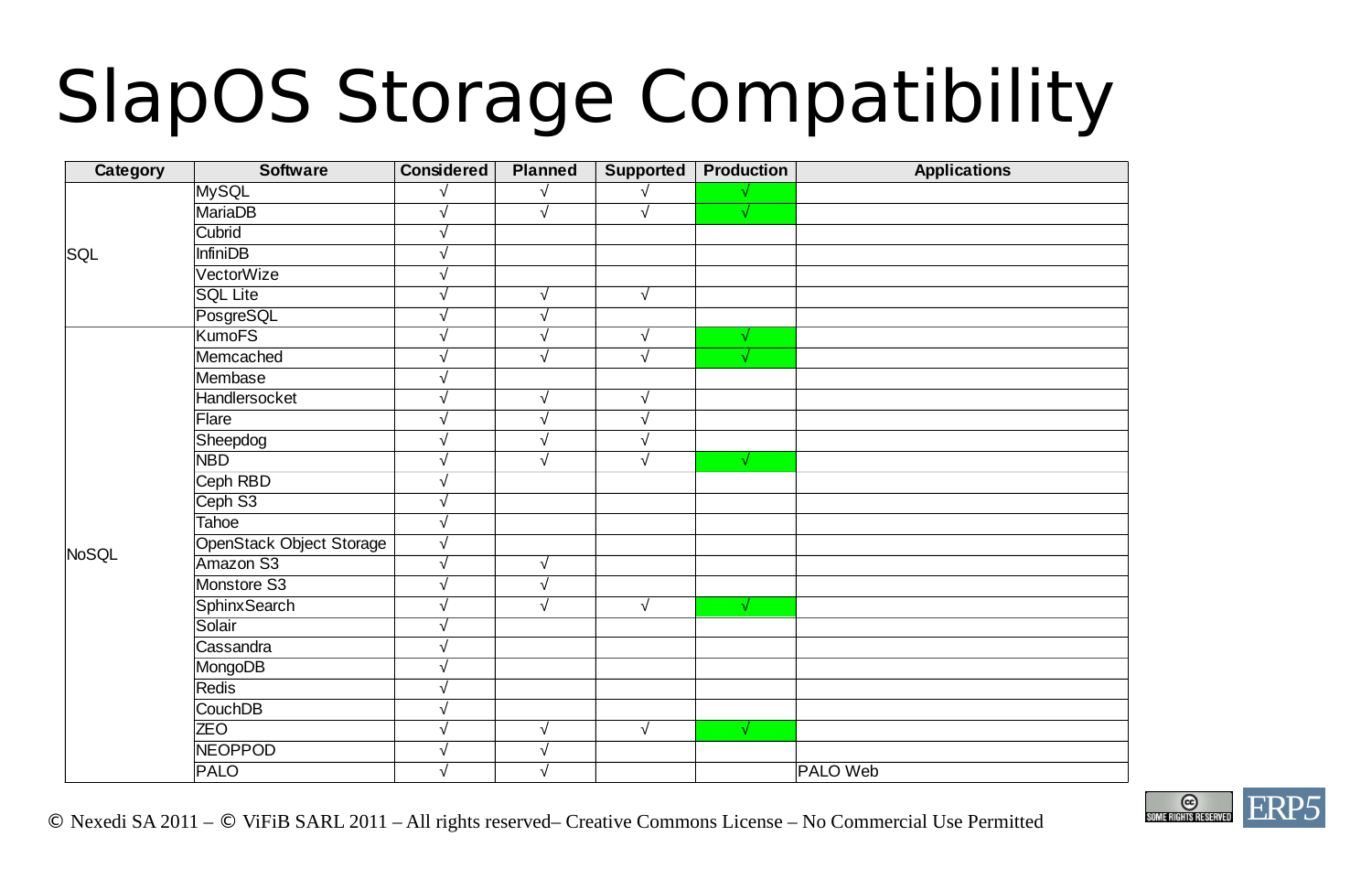## SlapOS PaaS Compatibility

| Category     | <b>Software</b> | <b>Considered</b> | <b>Planned</b> |            | Supported Production | <b>Applications</b>                                     |
|--------------|-----------------|-------------------|----------------|------------|----------------------|---------------------------------------------------------|
|              | Apache          |                   | √              |            |                      |                                                         |
|              | Varnish         |                   | $\sqrt{ }$     | $\sqrt{ }$ | √                    |                                                         |
|              | Traffic Serve   |                   |                |            |                      |                                                         |
|              | Postfix         |                   | $\sqrt{ }$     | V          | √                    |                                                         |
| Front End    | stunnel         |                   | h.             | ٦ı         |                      |                                                         |
|              | hookbox         |                   |                | V          |                      |                                                         |
|              | nginx           |                   |                |            |                      |                                                         |
|              | ha proxy        |                   |                | ٦Ι         | 77                   |                                                         |
| Conversion   | <b>Cloudooo</b> |                   |                |            |                      | OpenOffice, ffmpeg, Imagemagick, tesseract, ghostscript |
|              | LAMP            |                   |                |            |                      | Wordpress, Dotclear, PHPMyAdmin, Joomla, Lighforum      |
|              | Zope            |                   |                |            |                      | ERP5, Plone                                             |
|              | Perl            |                   |                |            |                      |                                                         |
|              | Java            |                   | h.             |            |                      | Xwiki                                                   |
|              | ProActive       |                   |                |            |                      |                                                         |
| <b>Stack</b> | <b>WSGI</b>     |                   |                | V          |                      | Cloudooo, WebRunner                                     |
|              | <b>OSGI</b>     |                   |                |            |                      |                                                         |
|              | Node.js         |                   | √              |            |                      | Cloud9                                                  |
|              | Django          |                   |                |            |                      |                                                         |
|              | Ruby on Rails   |                   |                |            |                      |                                                         |

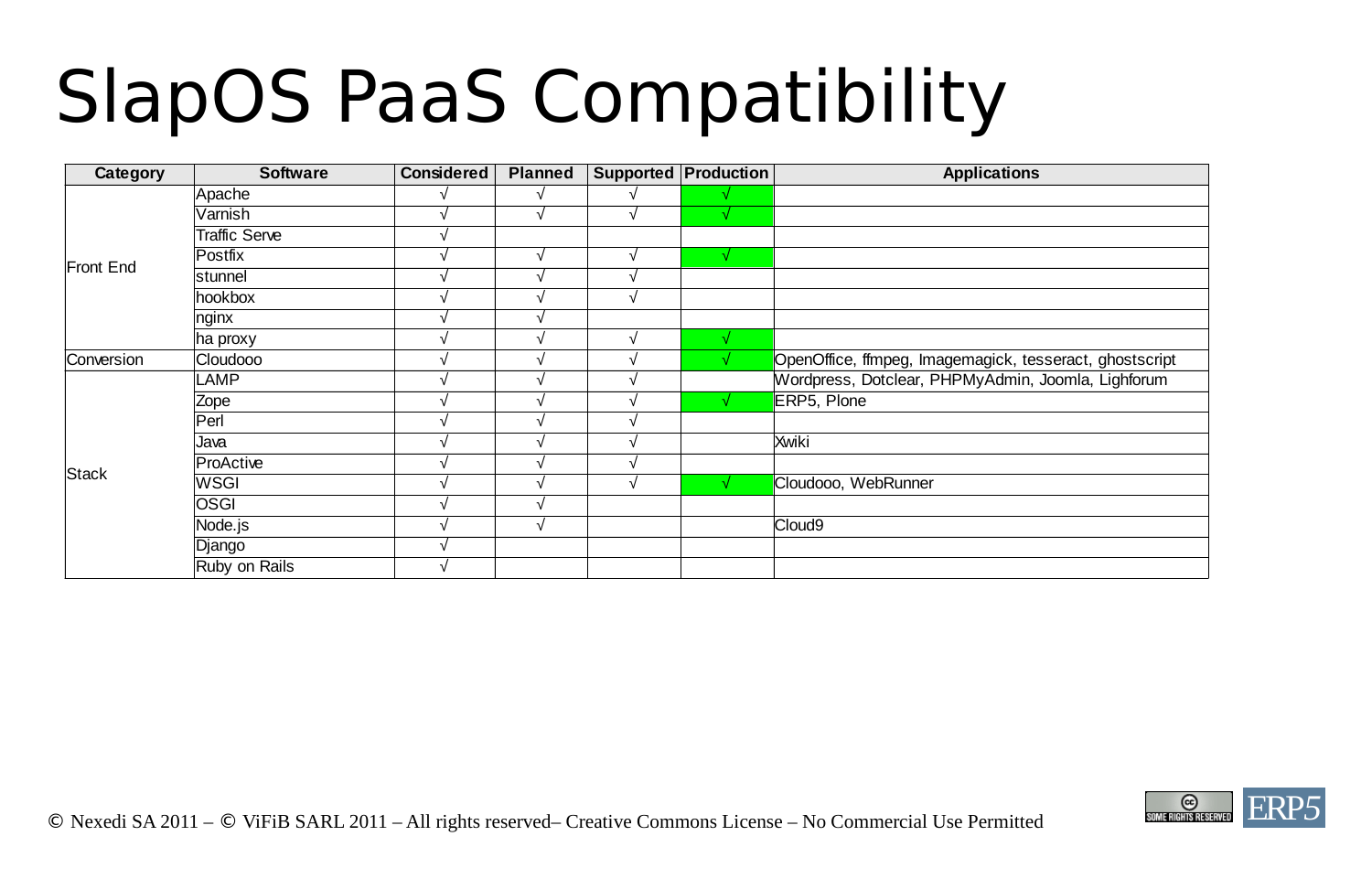### SlapOS API & Protocols

#### API XML-RPC + XML REST + JSON

POST /software\_instance\_module/

Host: vifib.net

class IOpenOrder(Interface):

def request(software release):  $"$ """

 Request the instanciation of a given software release  $"$ """

Request a SlapOS instance Software Release URL: https://gitorious.org/slapos/slapos-software-kvm/blobs/raw/master/software.cf Instance reference: MyFirstInstand Instance type: production <?xml version="1.0" encoding="utf-8"?> <instance> coaramete id='nbd\_ip'>2a01:e35:2e27:460:e2cb:4eff:fed9:48dc</paramete Instance parameters <parameter id='nbd\_port'>1024</parameter> (optional) clinstance: <?xml version="1.0" encoding="utf-8"?: <computer> <parameter id='country'>Brasil</parameter> <parameter id='hardware'>High</parameter> Computer parameters c/computer: (optional) (Request) (Reset)

Content-Length: nnn Content-Type : application/json { "software release" : "http://link/to/the/software/release.cfg", "instance\_id" : "My first instance", "instance\_type": "production", }

libslap-python libslap-java

slapos-proxy slapos-master slapos-proxy *(done)* slapos-master *(planned)*

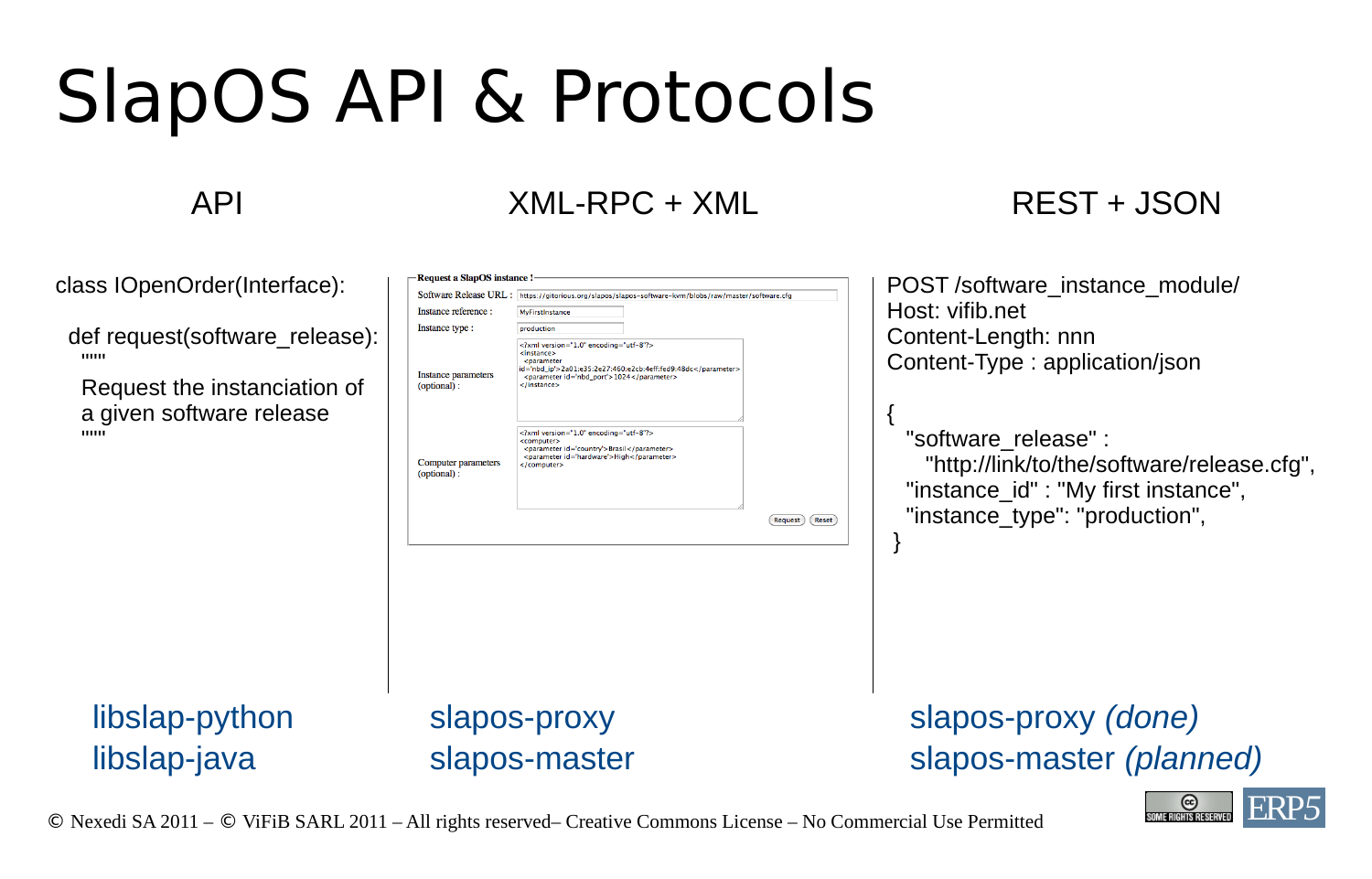#### SlapOS Developer Prerelease Program



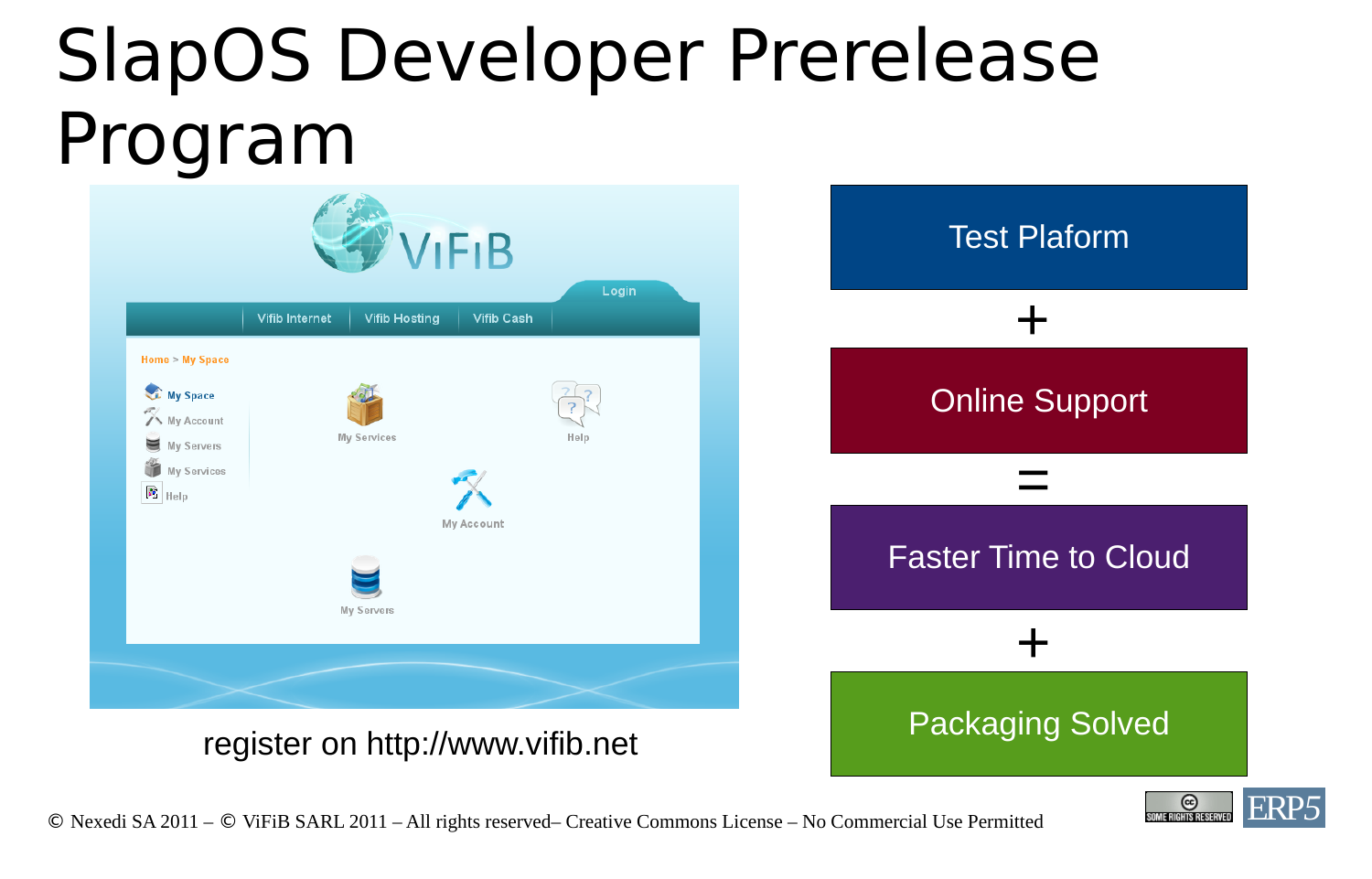

This document provides a presentation of early success stories of SlapOS as of June  $7<sup>th</sup>$  2001. SlapOS success stories were first introduced at the OSCi workshop of the Compatible ONE collaborative research project to an audience of consisting of representatives of companies such as Bull, Intel, Alcatel Lucent, Thales, Orange, Nuxeo, Xwiki, Nexedi, Activeon, eNovance, Mandriva and VIFIB. Success stories were then announced officially during FISL, the largest open source conference worldwide, organized in Porto Alegre (Brazil).

SlapOS early success stories provide an overview of the future of Open Source Cloud Computing. This presentation highlights in particular how SlapOS can perfectly complement privaote Cloud implementations including VMWare and increase productivity for Enterprise information systems.

This presentation provides a simple description of SlapOS from a user perspective. A list of success stories is then provided in the field of aerospace, banking, transportation and IT industry. The presentation then list existing solutions for Infrastructure as a Service (IaaS) which are compatible or supported by SlapOS. It provides a list of already supported and planned storage for SlapOS. SlapOS itself can be used as a Platform as a Service (PaaS) to port existing applications to the Cloud. SlapOS already provides numerous software components and stacks. Components and stacks can be combined thanks to a simple API supported by REST/JSON protocol.

Last, SlapOS Alpha Developer Program is introduced to help software componaies move to the Cloud in short time and deliver their software as SaaS or PaaS with a full subscription and billing platform solely based on Open Source Software.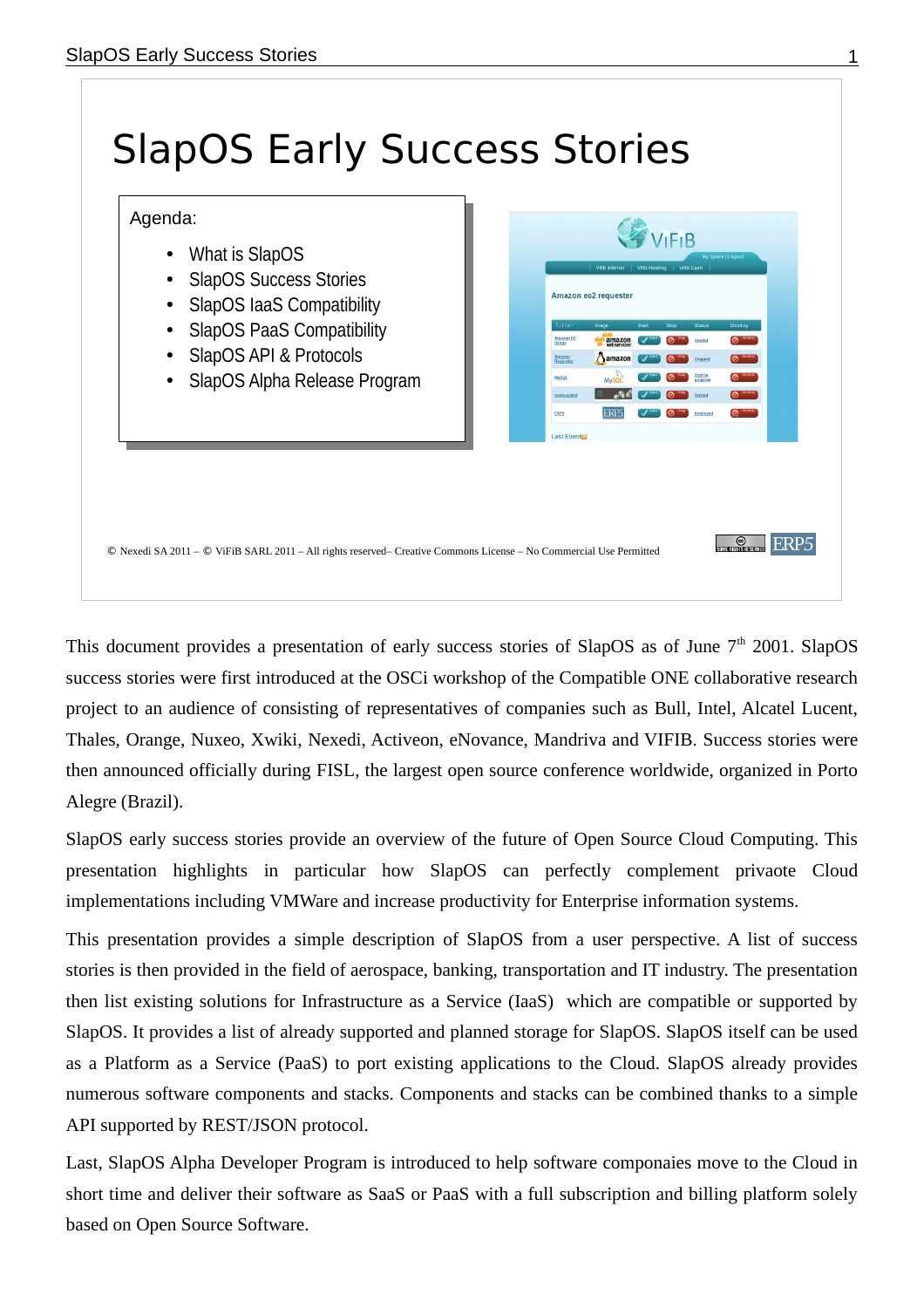

SlapOS is a distributed cloud operating system. It aggregates servers located worldwide in data centers, in offices or at home into a large Cloud resource pool which developers can access to run any software. Developers can contribute their own servers or laptops to SlapOS distributed cloud and specialize them for specific applications or closed groups of users.

From a user perspective, SlapOS is beautifully simple.

To add your own server or laptop to SlapOS cloud, simply install **slapgrid** daemon on your favourite GNU/Linux distribution (soon BSD, MacOS and possibly Windows). Register your computer to a **SlapOS Master** such as www.vifib.net. Your server or laptop will then contribute to the worldwide pool of SlapOS resources. You may restrict access to your own laptop... only to yourself and use SlapOS while disconnected from the network thanks to **SlapOS Proxy**. Having your own server or laptop registered onto SlapOS Cloud simplifies greatly the development of new SlapOS components.

To use SlapOS, launch **slapos-console**. You may then invoke the **request()** method to create instances of about any software: **kvm** for virtual machines, **mysql** database, **kumofs** NoSQL database, **Web Runner** online IDE, **Wordpress** blog, etc. There is no limit to the number of software, components or stack which SlapOS can support. It is even possible to use SlapOS as a broker between developers and pure Cloud resources such as Amazon EC2 or Amazon S3 and unify Cloud resource allocation through a single API.

SlapOS Masters such as www.vifib.net provide a Web overview of all resources allocated by developers through a friendly user interface. They also implement a general purpose metering, accounting and billing platform for Cloud providers.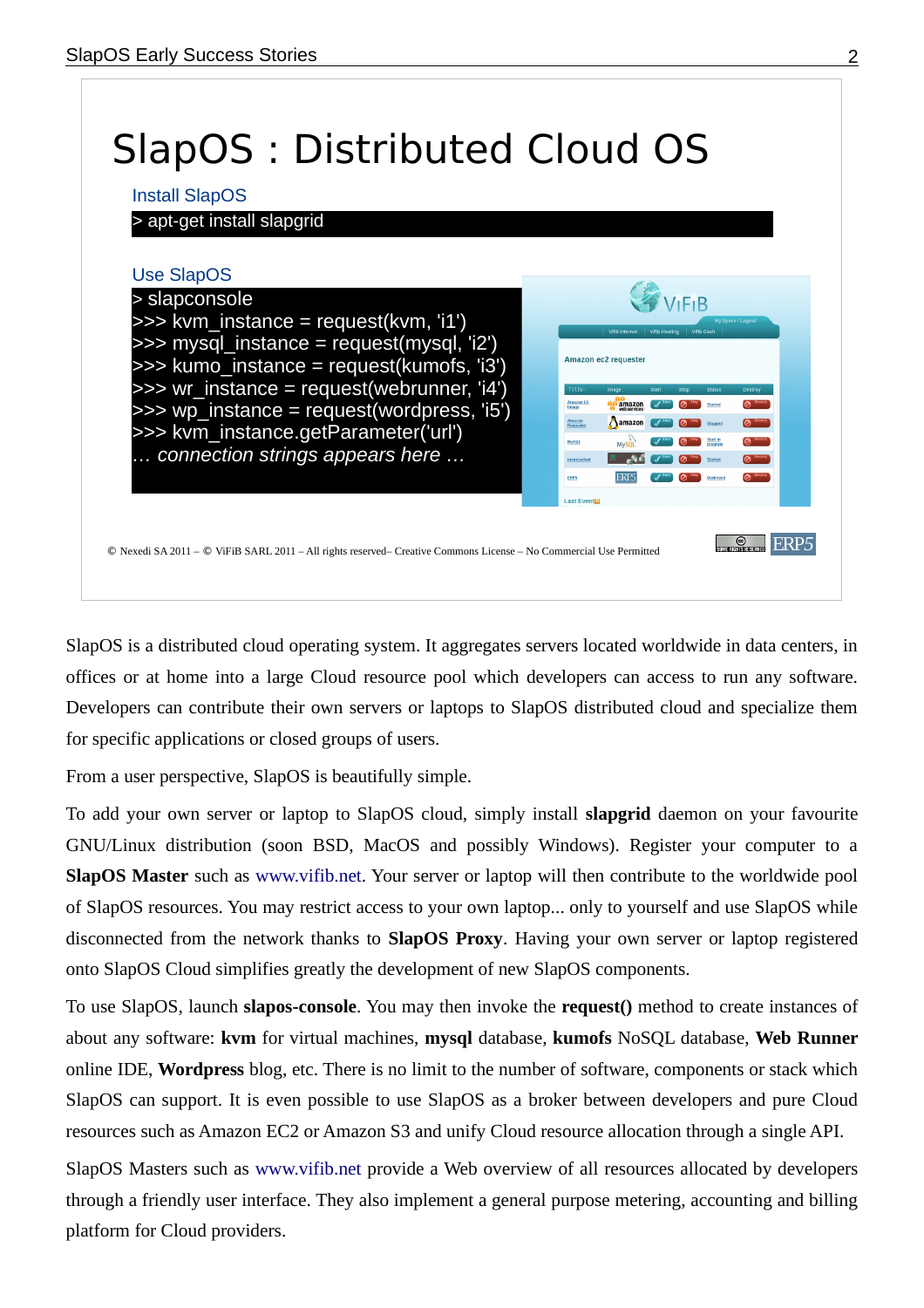| <b>User</b>                   | <b>Market</b>    | Application                         | <b>Stack</b>       | Guest             | <b>State</b>          |
|-------------------------------|------------------|-------------------------------------|--------------------|-------------------|-----------------------|
|                               |                  | <b>KVM</b>                          | kvm                | <b>Bare Metal</b> | <b>Production</b>     |
| Nexedi                        | Development      | Unit Testing                        | Test Runner        | <b>Bare Metal</b> | Production            |
|                               |                  | <b>Scalability Testing</b>          | <b>Test Runner</b> | <b>Bare Metal</b> | Production            |
| Université Paris 13           | Education        | Web Runner                          | LAMP               | <b>Bare Metal</b> | Production            |
|                               |                  | <b>UNG Docs</b>                     | ERP <sub>5</sub>   | <b>Bare Metal</b> | <b>Production</b>     |
| <b>IFF</b>                    | <b>Education</b> | <b>Scalability Testing</b>          | Test Runner        | Bare Metal        | <b>Testing</b>        |
|                               |                  | One Student One ERP                 | ERP5               | Bare Metal        | Testing               |
| <b>Central Bank</b>           | Banking          | Global Banking                      | ERP <sub>5</sub>   | <b>Bare Metal</b> | <b>Production</b>     |
| Aerospace Company             | Aerospace        | ERP / CRM                           | ERP5               | <b>VMWare</b>     | <b>Testing</b>        |
| <b>Transportation Company</b> | Transportation   | ERP / CRM                           | ERP <sub>5</sub>   | <b>Bare Metal</b> | <b>Pre Production</b> |
| <b>SANEF Tolling UK</b>       | Transportation   | Payment system                      | ERP5               | <b>Bare Metal</b> | Production            |
|                               |                  |                                     | kumofs             | <b>Bare Metal</b> | Testing               |
| CompatibleOne                 | lResearch        | Scalability testing                 | sheepdog           | <b>Bare Metal</b> | <b>Testing</b>        |
|                               | lResearch        | <b>Bin Packing</b>                  | kvm                | <b>Bare Metal</b> | Testing               |
|                               |                  |                                     | <b>KVM</b>         | <b>Bare Metal</b> | Alpha                 |
|                               |                  |                                     | LAMP               | Any               | Alpha                 |
| <b>VIFIB</b>                  |                  | Cloud Computing  laaS / PaaS / SaaS | Java               | Any               | Alpha                 |
|                               |                  |                                     | ERP <sub>5</sub>   | Any               | Alpha                 |

#### SlapOS is still alpha quality software as of June 30<sup>th</sup> 2001. Yet, it is no longer in its early development stage. SlapOS has reached a good level of stability thanks to a wide coverage by unit tests and functional tests. It is stable enough to be used on production systems and deploy mission critical ERP applications.

SlapOS early success stories include the provisioning of virtual machines at Nexedi for developers who use a network PC instead of a laptop, unit testing of software, scalability testing of software. SlapOS was used to teach Cloud computing and PaaS to students at Paris 13 University. It was also used to deploy UNG Docs open source Web Office, teach scalability testing and teach ERPs at Instituto Federal Fluminense (IFF) in Brazil.

Four majour customers of ERP5 open source ERP have moved their production systems to SlapOS. A Central Bank has been using ERP5 for currency issuing and global banking since May  $30<sup>th</sup>$  2011. An aerospace company is finalizing tests of ERP5 over SlapOS for ERP/CRM applications. ERP5 has been implemented on SlapOS for SANEF UK tolling as well as in another highway tolling company.

Compatible ONE collaborative project uses SlapOS to run scalability tests on NoSQL storages and gather results. SlapOS implementations of sheepdog and kumofs were made for this purpose.

Last, VIFIB hosting company has started alpha testing of SlapOS for devlopers of SaaS and PaaS applications which may be based or not on IaaS. VIFIB supports various stacks such as LAMP, Java or ERP5. It provides Billing as a Service (BaaS) to any software publisher looking for the shortest time to market solution to offer their solutions on the Cloud.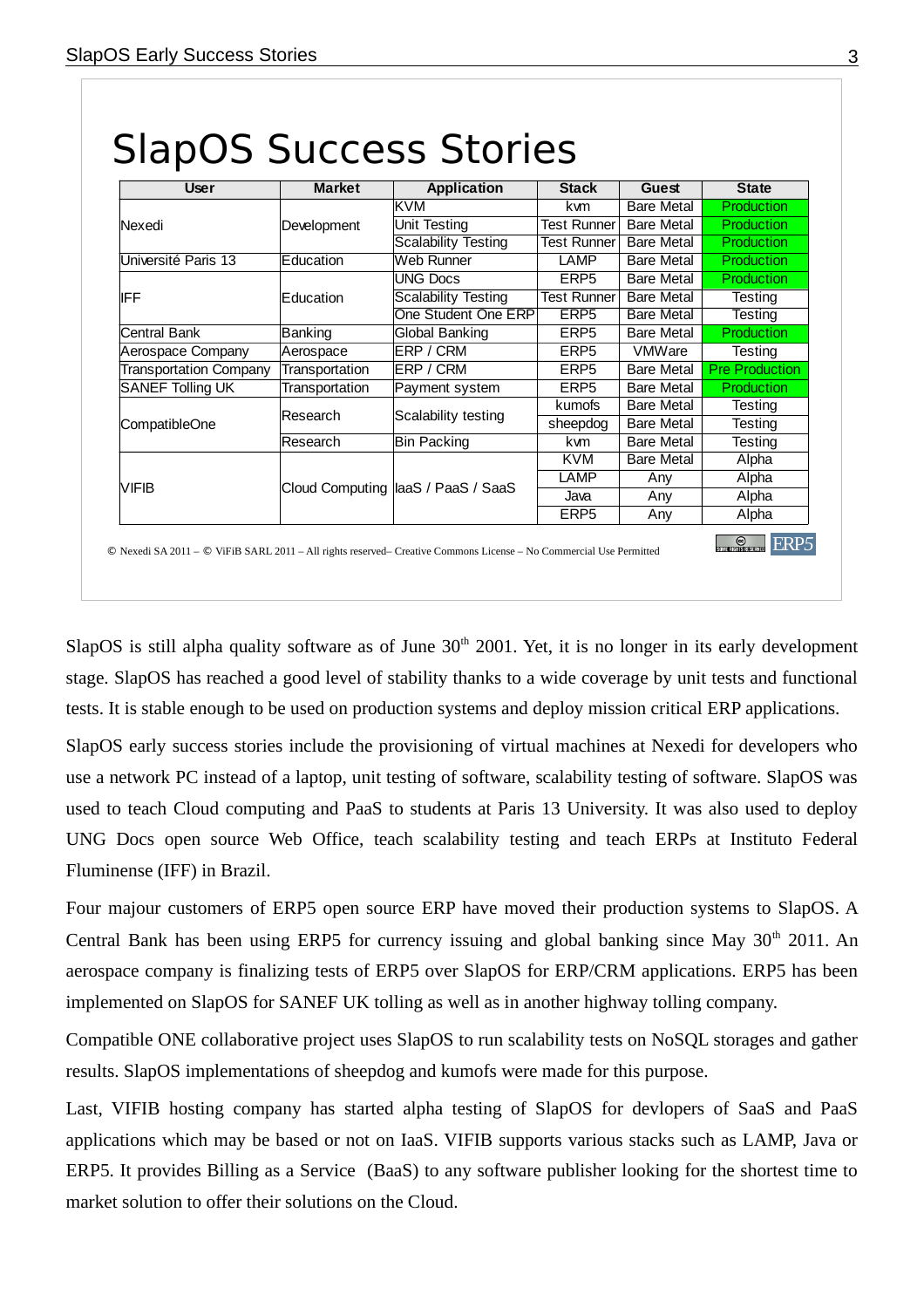

SlapOS is compatible with most if not all IaaS providers.

SlapOS can be hosted on any bare metal server or on any virtualized server. Success stories of SlapOS show two major use cases: bare metal and **VMware**. Bare metal is used by 90% SlapOS users since it is the most cost efficient and the only way to compete in price with companies such as Google on collaboration software. VMWare is used by some large corporations which already purchased a virtualization infrasture based on VMWare and on Storage Area Network (SAN). The addition of VMware increases costs by a magnitude of two to four with few if no benefits: the theoretical reliability of virtualized server and storage is often killed by human errors which put down the whole IaaS infrastructure at once for a couple of hours. We have observed until now that many private IaaS infrastructures are less reliable overall than a collection of bare metal dedicated servers running at home.

SlapOS can host various IaaS infrastructures. It is possible for example to allocate **qemu-kvm** virtual machines directly on SlapOS bare metal servers. This possibility is used by Nexedi developers to create servers and package ERP5 for different GNU/Linux distributions. It is also possible to allocate virtual machines on existing public or private clouds thanks to libcloud library. SlapOS plays in this case the role of a broker between a unified resource allocation API and a collection of IaaS providers, each with its own API.

It would be possible also to use SlapOS as a way to automate the deployment of open source Cloud stacks such as NiftyName, OpenNebula, Eucalyptus or OpenStack. This has been already implemented for some storage backends used by IaaS.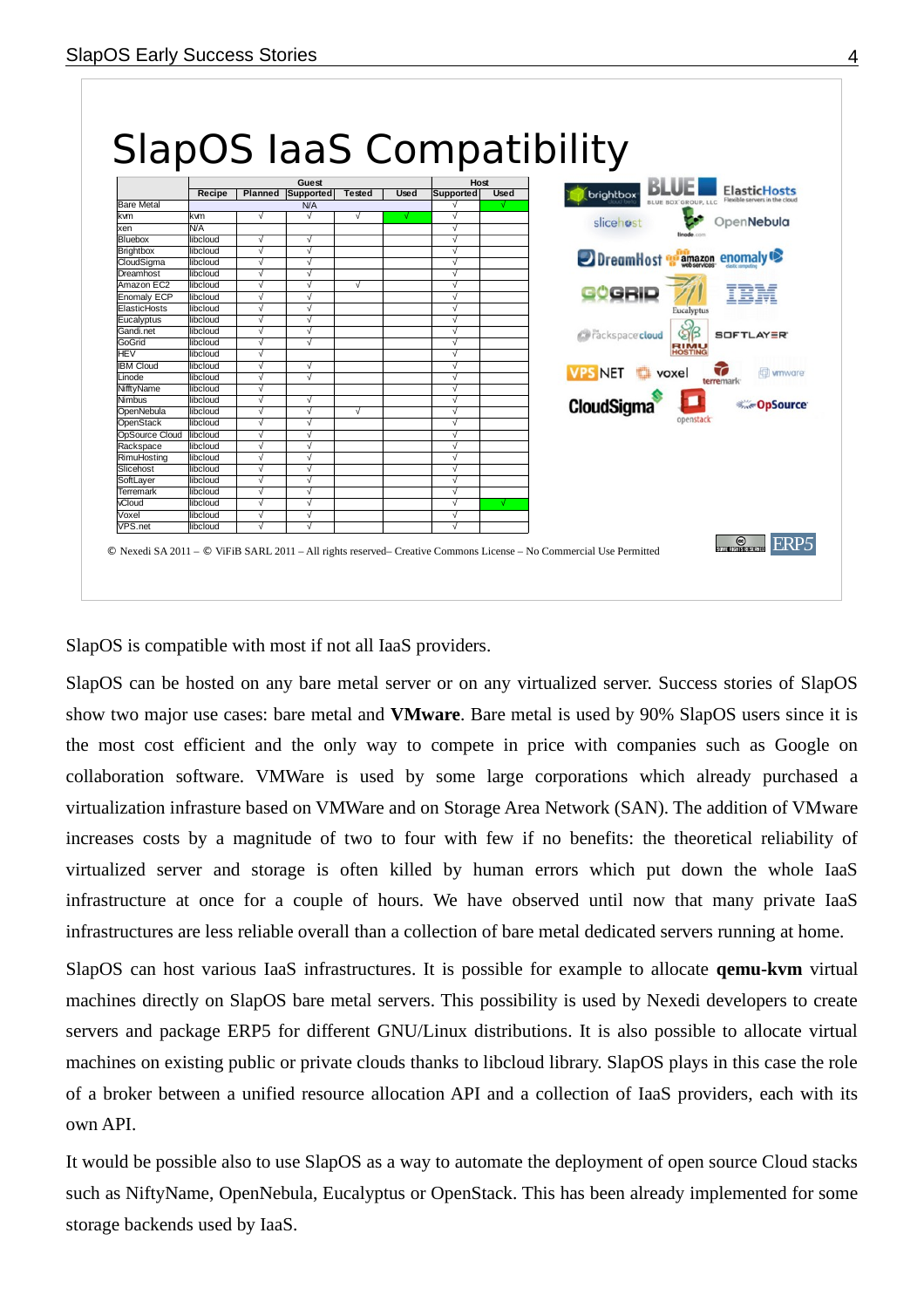

SlapOS provides SQL and NoSQL storage.

MySQL and MariaDB are supported and already used in production by SlapOS systems. SQL Lite is also provided. Addition of PostgreSQL is planned. Cubrid, InfiniDB and VecttorWize are considered for future addition.

A couple of NoSQL stores are already part of SlapOS, some of which are used in production. The memcached protocol is supported both in non persistent form with **memcached** and in persistent form with **kumofs** and **flare**. Block storage publication is possible through **NDB** server and **sheepdog**. Full text search and document storage is possible with **sphinxsearch**. **HandlerSocket** provides high performance key-value store. **ZEO** provides an object database.

More NoSQL stores are planned. Various implementations of S3 will be added soon. PALO cube server will also soon become part of SlapOS standard distribution. NEO distributed transactional object database will provide in SlapOS one of the only implementations of "always consistent" NoSQL.

Other NoSQL stores which are considered will be added through community effort or based on user requirements. This includes more options for the memcached protocole with **membase**, more options for block storage with **ceph**, encrypted object store with **tahoe** and a couple of rich NoSQL stores such as **Cassandra**, **MongoDB** or **Redis**.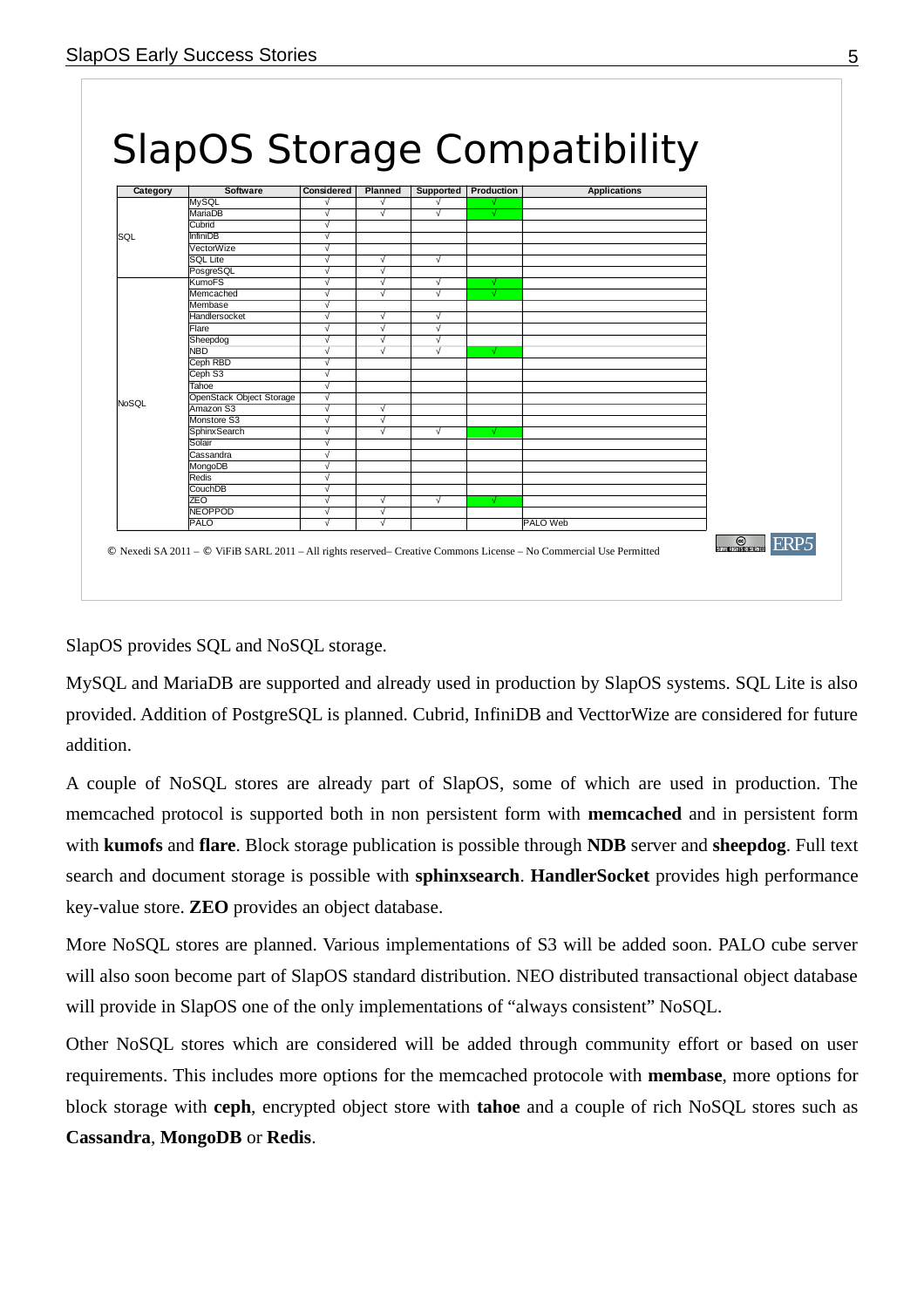| Apache<br>$\sqrt{ }$<br>$\sqrt{}$<br>√<br>Varnish<br>$\sqrt{ }$<br>$\sqrt{}$<br>$\sqrt{ }$<br>√<br><b>Traffic Serve</b><br>$\sqrt{}$<br>$\sqrt{ }$<br>Postfix<br>$\sqrt{ }$<br>$\sqrt{ }$<br>√<br>Front End<br>$\overline{\sqrt{2}}$<br>stunnel<br>$\sqrt{ }$<br>$\sqrt{}$<br>hookbox<br>√<br>$\sqrt{}$<br>$\sqrt{ }$<br>$\sqrt{ }$<br>nginx<br>$\sqrt{ }$<br>$\sqrt{ }$<br>$\sqrt{ }$<br>$\sqrt{}$<br>ha proxy<br>OpenOffice, ffmpeg, Imagemagick, tesseract, ghostscript<br>Conversion<br>Cloudooo<br>$\sqrt{ }$<br>$\sqrt{}$<br>$\sqrt{ }$<br>√<br>Wordpress, Dotclear, PHPMyAdmin, Joomla, Lighforum<br>LAMP<br>√<br>$\sqrt{ }$<br>$\sqrt{}$<br>$\sqrt{ }$<br>$\sqrt{}$<br>$\sqrt{ }$<br>ERP5. Plone<br>Zope<br>Perl<br>$\sqrt{}$<br>√<br>$\sqrt{ }$<br>$\overline{\sqrt{2}}$<br>$\sqrt{ }$<br>$\sqrt{}$<br>Xwiki<br>Java<br>ProActive<br>$\sqrt{ }$<br>$\sqrt{ }$<br>$\sqrt{}$<br><b>Stack</b><br>WSGI<br>$\sqrt{ }$<br>$\sqrt{ }$<br>$\sqrt{}$<br>Cloudooo, WebRunner<br><b>OSGI</b><br>$\sqrt{ }$<br>$\sqrt{}$<br>Node.js<br>Cloud9<br>$\sqrt{ }$<br>$\sqrt{}$<br>$\sqrt{ }$<br>Django |
|-----------------------------------------------------------------------------------------------------------------------------------------------------------------------------------------------------------------------------------------------------------------------------------------------------------------------------------------------------------------------------------------------------------------------------------------------------------------------------------------------------------------------------------------------------------------------------------------------------------------------------------------------------------------------------------------------------------------------------------------------------------------------------------------------------------------------------------------------------------------------------------------------------------------------------------------------------------------------------------------------------------------------------------------------------------------------------------------------|
|                                                                                                                                                                                                                                                                                                                                                                                                                                                                                                                                                                                                                                                                                                                                                                                                                                                                                                                                                                                                                                                                                               |
|                                                                                                                                                                                                                                                                                                                                                                                                                                                                                                                                                                                                                                                                                                                                                                                                                                                                                                                                                                                                                                                                                               |
|                                                                                                                                                                                                                                                                                                                                                                                                                                                                                                                                                                                                                                                                                                                                                                                                                                                                                                                                                                                                                                                                                               |
|                                                                                                                                                                                                                                                                                                                                                                                                                                                                                                                                                                                                                                                                                                                                                                                                                                                                                                                                                                                                                                                                                               |
|                                                                                                                                                                                                                                                                                                                                                                                                                                                                                                                                                                                                                                                                                                                                                                                                                                                                                                                                                                                                                                                                                               |
|                                                                                                                                                                                                                                                                                                                                                                                                                                                                                                                                                                                                                                                                                                                                                                                                                                                                                                                                                                                                                                                                                               |
|                                                                                                                                                                                                                                                                                                                                                                                                                                                                                                                                                                                                                                                                                                                                                                                                                                                                                                                                                                                                                                                                                               |
|                                                                                                                                                                                                                                                                                                                                                                                                                                                                                                                                                                                                                                                                                                                                                                                                                                                                                                                                                                                                                                                                                               |
|                                                                                                                                                                                                                                                                                                                                                                                                                                                                                                                                                                                                                                                                                                                                                                                                                                                                                                                                                                                                                                                                                               |
|                                                                                                                                                                                                                                                                                                                                                                                                                                                                                                                                                                                                                                                                                                                                                                                                                                                                                                                                                                                                                                                                                               |
|                                                                                                                                                                                                                                                                                                                                                                                                                                                                                                                                                                                                                                                                                                                                                                                                                                                                                                                                                                                                                                                                                               |
|                                                                                                                                                                                                                                                                                                                                                                                                                                                                                                                                                                                                                                                                                                                                                                                                                                                                                                                                                                                                                                                                                               |
|                                                                                                                                                                                                                                                                                                                                                                                                                                                                                                                                                                                                                                                                                                                                                                                                                                                                                                                                                                                                                                                                                               |
|                                                                                                                                                                                                                                                                                                                                                                                                                                                                                                                                                                                                                                                                                                                                                                                                                                                                                                                                                                                                                                                                                               |
|                                                                                                                                                                                                                                                                                                                                                                                                                                                                                                                                                                                                                                                                                                                                                                                                                                                                                                                                                                                                                                                                                               |
|                                                                                                                                                                                                                                                                                                                                                                                                                                                                                                                                                                                                                                                                                                                                                                                                                                                                                                                                                                                                                                                                                               |
|                                                                                                                                                                                                                                                                                                                                                                                                                                                                                                                                                                                                                                                                                                                                                                                                                                                                                                                                                                                                                                                                                               |
| Ruby on Rails<br>$\sqrt{ }$                                                                                                                                                                                                                                                                                                                                                                                                                                                                                                                                                                                                                                                                                                                                                                                                                                                                                                                                                                                                                                                                   |
|                                                                                                                                                                                                                                                                                                                                                                                                                                                                                                                                                                                                                                                                                                                                                                                                                                                                                                                                                                                                                                                                                               |

SlapOS includes its own Platform as a Service: SlapOS Web Runner, a.k.a. SlapIDE.

Through a simple web based interface, developers can create SlapOS profiles and recipes to port their applications to the Cloud. Applications are normally based on a front-end, a stack and sometimes file conversion services.

SlapOS provides HTTP, SMTP and Web Socket/COMET front-ends. This includes **Apache** for general purpose applications, **Varnish** for HTTP caching, **Postfix** for SMTP and **ha-proxy** for load balancing. All of which are already in production. **Hookbox** provides an elegant solution for Web Sockets and COMET applications so that developers can turn their application into a real time application in a matter of hours. More front-ends are considered: **Apache Traffic Server** for caching and **nginx** for HTTP.

**stunnel** can secure any protocol between virtual machines hosted on a public clouds and thus remove the need to create complex virtual networks or virtual switches spanning over multiple public clouds. Through a single X509 certificate, all communications between the difference services of a SlapOS application can be secured.

SlapOS provides **cloudooo** to convert files from any format to any format. Cloudooo supports more than 200 file formats including office files, images, videos, audio and raw data.

SlapOS is compatible with LAMP, Python/Zope, Python/WSGI, Perl, Java and ProActive stacks. More stacks are considered ot planned to be added: OSGI, Node.js, Django and Ruby on Rails. The LAMP stack has been used by students to port a couple of PHP applications to SlapOS, including Wordpress and Dotclear.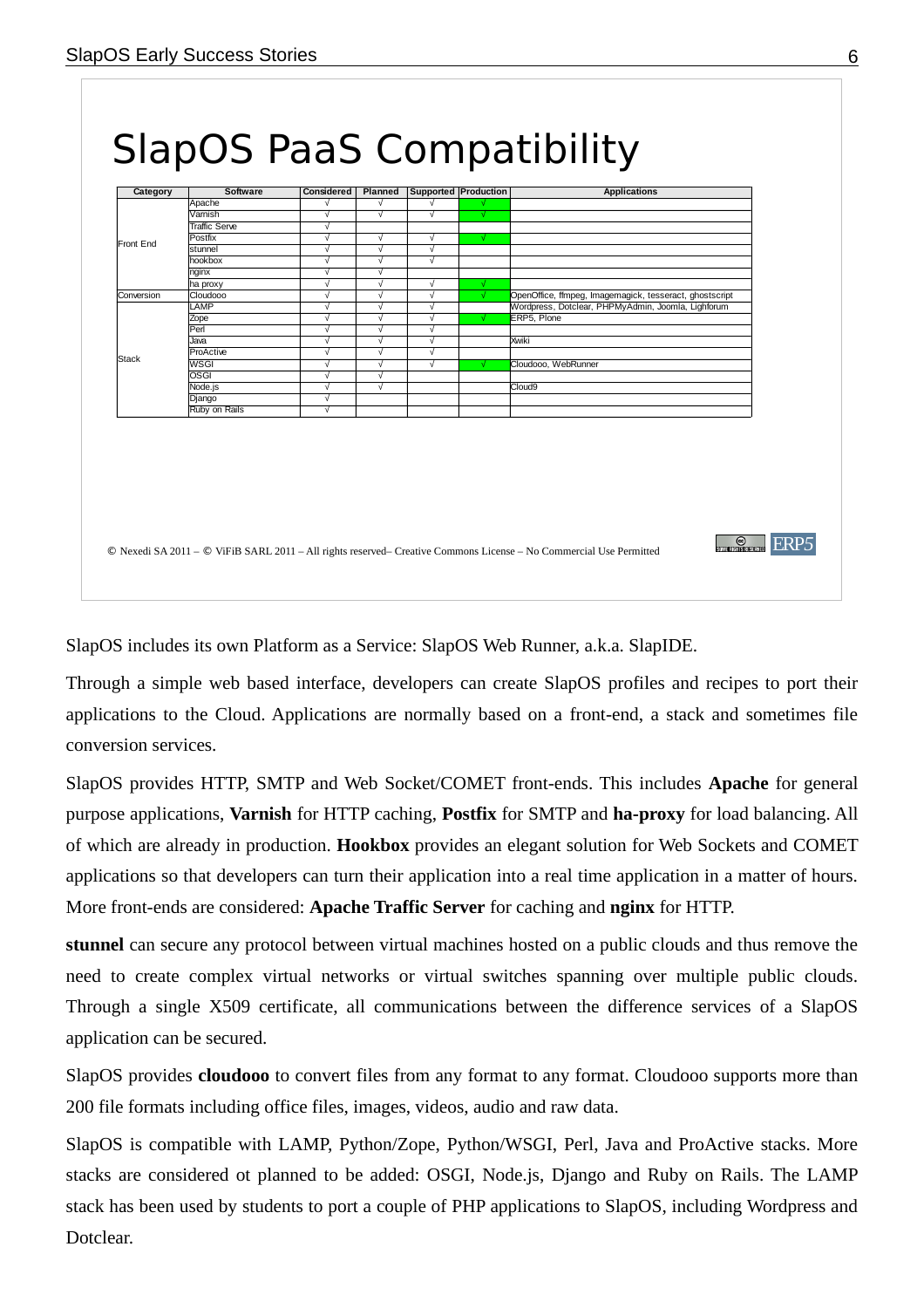

The core of SlapOS is the SLAP protocol. SLAP stands for "Simple Language for Accounting and Provisionning". With SLAP, every computer part of a Cloud publishes on so-called SlapOS Master the list resources which are available to others then receives from SlapOS Master resources to allocate and notifies to SlapOS Master resource usage for a given period of time. Thanks to SLAP, IaaS, PaaS and SaaS are unified together with metering, accounting and billing.

SLAP is implemented in SlapOS by SLAPGRID, the accounting and provisionning runtime of the Compatible ONE R&D project. Developers can use SLAP either through the SLAP API or by implementing the SLAP Procol.

The SLAP API mainly consists of the **request()** method. Python and Java libraries are provided to developers. PHP, Javascript, Ruby and Perl libraries are considered.

The SLAP protocol exists in two form: **XML-RPC** and **REST**. The SLAP payload can either be XML or JSON. XML-RPC is the easiest for integration to existing web sites, since it mimics HTML form data and requires practically no coding. REST is the modern way to use the SLAP protocol with a documentary approach. The choice of XML vs. JSON is mostly a question of taste. XML provides more mature tools for data validation in most environments while JSON is preferred for its lighter syntax in other environments.